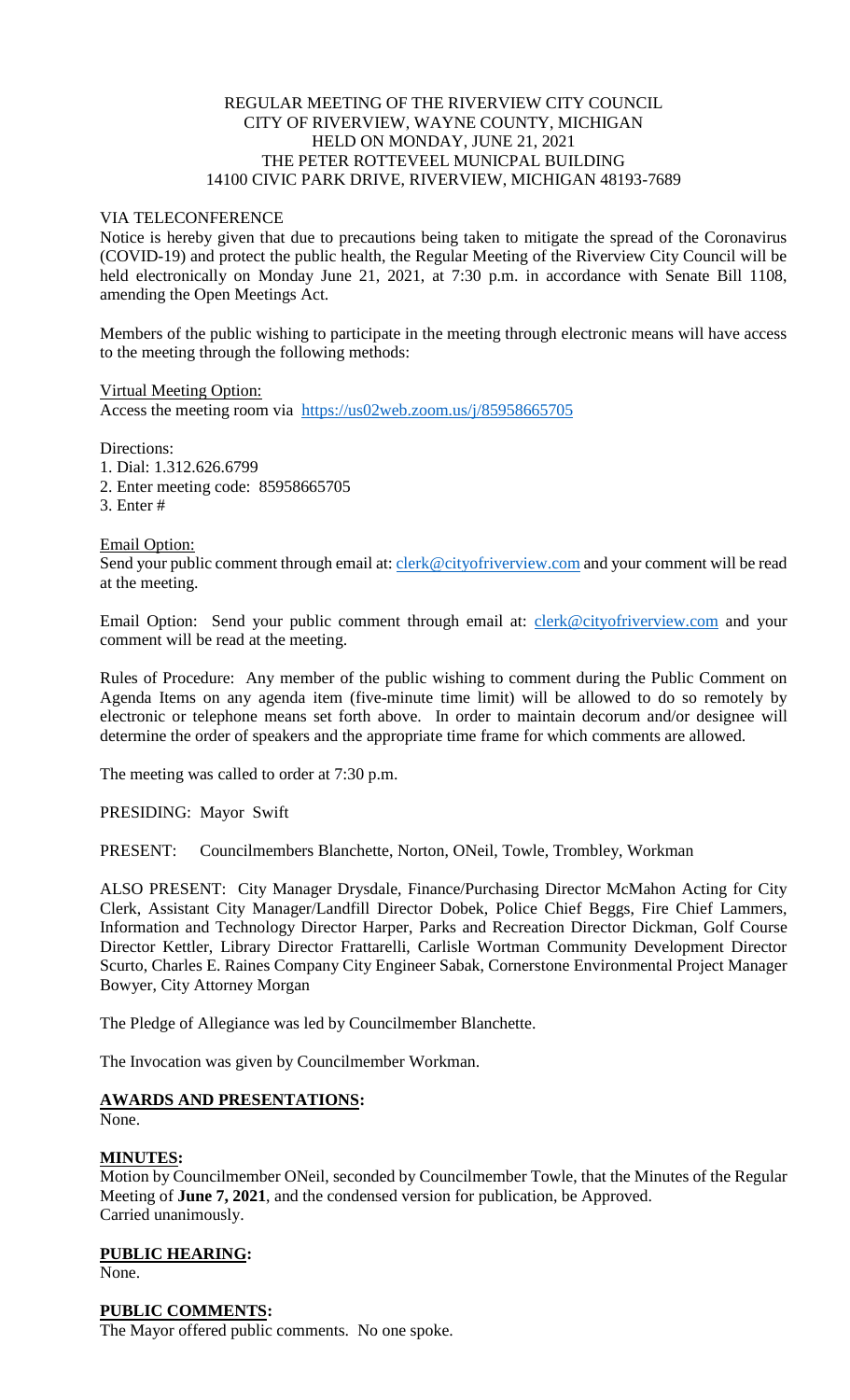# **ORGANIZATIONAL BUSINESS:**

Motion by Councilmember Trombley, seconded by Councilmember Blanchette, that the appointment of Ms**. Maria Alderman** to the **Parks** and **Recreation Commission** for an unexpired term set to expire **July 31, 2022**, be approved.

Carried unanimously.

Motion by Councilmember Trombley, seconded by Councilmember ONeil, that Mr. **Bruce Pease** be reappointed to the Riverview **Retirement Board** of Trustees for a three-year term set to expire **July 1, 2024,** be Approved. Carried unanimously.

# **CONSENT AGREEMENT:**

Motion by Councilmember Towle, seconded by Councilmember Workman, that the **Consent Agenda** be approved as follows:

- Accept a **\$750.00 Grant Award** from the Professional Golf Association **(PGA**) Junior Golf Development Program.
- Ratify **Emergency Sewage Pump Repair** at **Greentrees Lift Station** with **Kennedy Industries** for a total cost of **\$7,545.00**
- Award Bid and Authorize Execution of Agreement for Seven (7) **Fire House Bay Door Openers** with **West Metro Door**, Inc., in the amount of **\$7,300.02**, plus a ten percent (10%) contingency of **\$730.00** for a total amount of **\$8,030.02**.
- Authorize Solicitation of Bid Proposals for **Aggregate** for the **Land Preserve** in concurrence with the Ad Hoc Land Preserve Committee at their meeting of June 7, 2021.
- Authorize Solicitation of Bids for Granulated Activated Carbon (GAC) Change-Out for the Land Preserve.
- Authorize Solicitation of Bids for **Aerial Photography** & **Digital Mapping Specifications** for the Land Preserve.
- Approve Budget Amendments as follows:

|                                         |                       |                 | Current       |                 | Amended       |                 | Amendment or  |
|-----------------------------------------|-----------------------|-----------------|---------------|-----------------|---------------|-----------------|---------------|
| Description                             | <b>Account Number</b> |                 | Appropriation |                 | Appropriation |                 | Change        |
| 2020/21 General Fund                    |                       |                 |               |                 |               |                 |               |
|                                         |                       |                 |               |                 |               |                 |               |
| Property Tax Revenue -- Fire Millage    | 101-000-404.450       | \$              | 0.00          | \$              | 452,364.00    | \$              | 452,364.00    |
| Penalties & Interest -- Deling Taxes    | 101-000-404.600       | $\overline{\$}$ | 20,000.00     | \$              | 25,000.00     | \$              | 5,000.00      |
| Admin Fee - Property Tax                | 101-000.640.010       | \$              | 104,270.00    | \$              | 111,270.00    | \$              | 7,000.00      |
| <b>Rental Inspection Fees</b>           | 101-000-484.000       | \$              | 30,000.00     | \$              | 130,000.00    | \$              | 100,000.00    |
| Other Federal Grants-CARES Act          | 101-000-528.000       | $\overline{\$}$ | 0.00          | $\overline{\$}$ | 482,826.30    | \$              | 482,826.30    |
| State Grant - MMRMA RAP Grant           | 101-000-539.015       | $\overline{\$}$ | 0.00          | $\overline{\$}$ | 26,000.00     | \$              | 26,000.00     |
| State Revenue - MDOT Reimbursement      | 101-000-575.310       | \$              | 20,000.00     | \$              | 40,000.00     | \$              | 20,000.00     |
| State Revenue-Personal Property Foreg   | 101-000-575.330       | \$              | 111,900.00    | \$              | 204,000.00    | \$              | 92,100.00     |
| <b>District Court Reimbursement</b>     | 101-000-575.655       | $\overline{\$}$ | 71,500.00     | \$              | 0.00          | \$              | (71,500.00)   |
| Administrative Fee -- Eng Reviews       | 101-000-630.090       | $\overline{\$}$ | 25,000.00     | \$              | 33,000.00     | $\overline{\$}$ | 8,000.00      |
| Ambulance Billings                      | 101-000-680.020       | \$              | 600,000.00    | \$              | 475,000.00    | \$              | (125,000.00)  |
| Sale of Equipment                       | 101-000-670.030       | \$              | 0.00          | \$              | 18,500.00     | \$              | 18,500.00     |
| Proceeds-Debt Financing                 | 101-000-698.100       | $\overline{\$}$ | 0.00          | \$              | 77,064.00     | \$              | 77,064.00     |
|                                         |                       |                 |               |                 |               |                 |               |
| Dues & Subscriptions                    | 101-101-802.000       | \$              | 100.00        | \$              | 6,200.00      | \$              | 6,100.00      |
| <b>Destination Downriver Membership</b> | 101-101-802.053       | \$              | 0.00          | \$              | 5,000.00      | \$              | 5,000.00      |
| Computer Equipment                      | 101-101-990.000       | \$              | 0.00          | \$              | 3,500.00      | \$              | 3,500.00      |
| <b>Public Relations</b>                 | 101-172-854.00        | $\overline{\$}$ | 0.00          | $\overline{\$}$ | 47,000.00     | \$              | 47,000.00     |
| <b>Labor Relations</b>                  | 101-210-818.016       | \$              | 210,000.00    | \$              | 280,000.00    | \$              | 70,000.00     |
| <b>Bank Service Charge</b>              | 101-253-860.000       | \$              | 0.00          | \$              | 41,000.00     | \$              | 41,000.00     |
| <b>Full-Time Salaries</b>               | 101-301-725.000       | \$              | 1,785,692.00  | \$              | 1,710,692.00  | \$              | (75,000.00)   |
| Part-Time Salaries                      | 101-301-725.100       | \$              | 107,594.00    | \$              | 182,594.00    | \$              | 75,000.00     |
| Deferred Compensation                   | 101-301-725.600       | \$              | 34,077.00     | \$              | 50,000.00     | \$              | 15,923.00     |
| Workers Comp Expense                    | 101-301-735.000       | \$              | 69,430.00     | \$              | 53,507.00     | \$              | (15,923.00)   |
| <b>Full-Time Salaries</b>               | 101-336-725.000       | \$              | 88,500.00     | \$              | 316,000.00    | \$              | 227,500.00    |
| Part-Time Salaries                      | 101-336-725.100       | $\overline{\$}$ | 725,284.00    | \$              | 545,000.00    | \$              | (180, 284.00) |
| Overtime                                | 101-336-725.200       | \$              | 25,000.00     | \$              | 77,000.00     | \$              | 52,000.00     |
| Deferred Compensation                   | 101-336-725.600       | \$              | 3,900.00      | \$              | 19,000.00     | \$              | 15,100.00     |
| Health Insurance Expense                | 101-336-725.700       | \$              | 17,177.00     | \$              | 30,000.00     | \$              | 12,823.00     |
| GASB 45 OPEB Contribution               | 101-336-725.950       | \$              | 22,570.00     | \$              | 72,805.00     | \$              | 50,235.00     |
| <b>Operating Supplies</b>               | 101-336-740.000       | \$              | 7,500.00      | \$              | 12,500.00     | \$              | 5,000.00      |
| <b>Contractual Services</b>             | 101-336-818.000       | \$              | 34,000.00     | \$              | 451,250.00    | \$              | 417,250.00    |
| <b>Physical Exams</b>                   | 101-336-836.000       | \$              | 10,000.00     | \$              | 17,500.00     | \$              | 7,500.00      |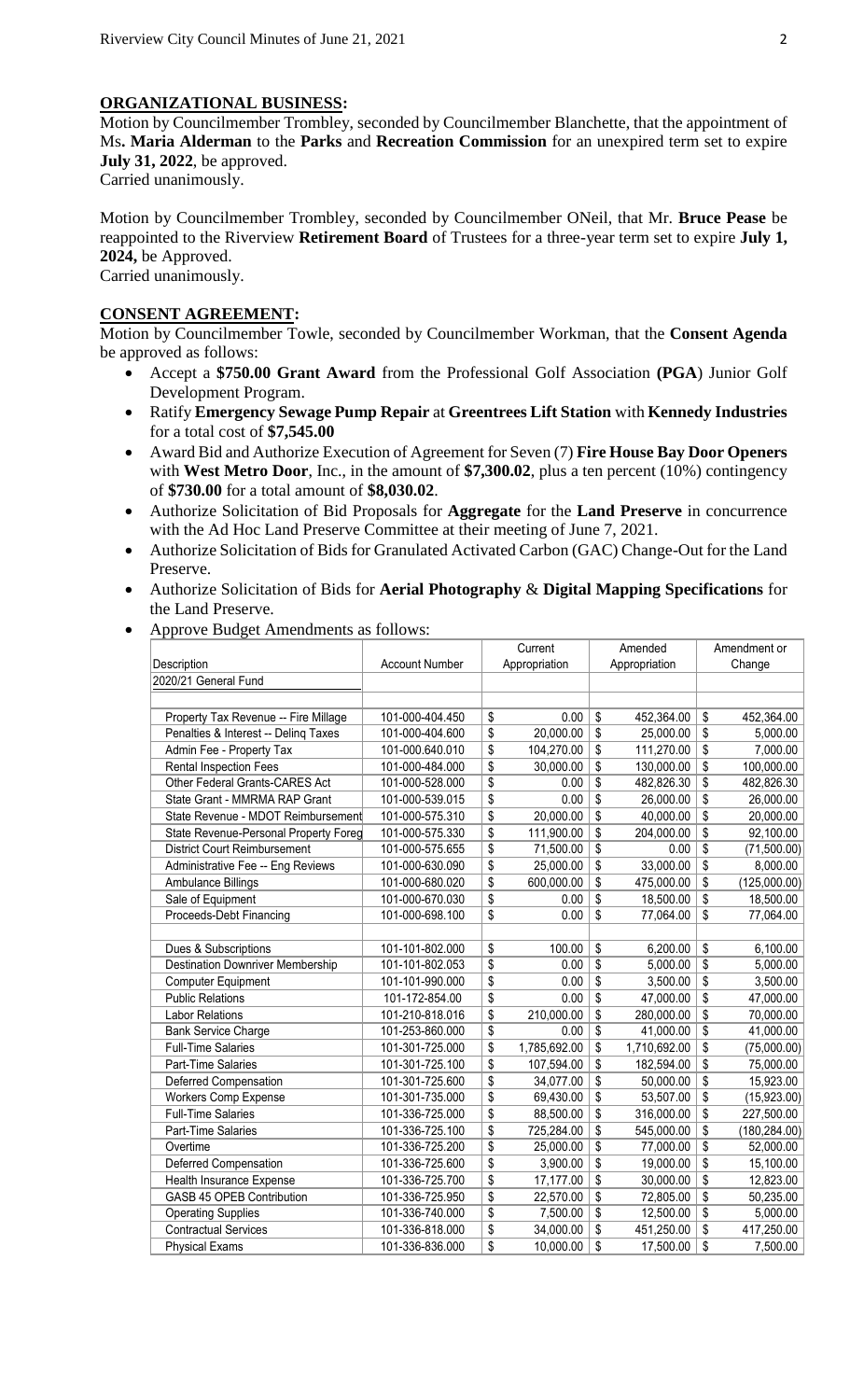|                       |   | Current   |               | Amended       |      | Amendment or |
|-----------------------|---|-----------|---------------|---------------|------|--------------|
| <b>Account Number</b> |   |           |               | Appropriation |      | Change       |
|                       |   |           |               |               |      |              |
|                       |   |           |               |               |      |              |
| 101-442-725.952       | S | 1,258.00  | \$            | 9,258.00      | -\$  | 8,000.00     |
| 101-442-818.000       |   | 63,000.00 |               | 98,000.00     |      | 35,000.00    |
| 101-448-822.000       |   | 60,000.00 | S             | 82.000.00     | - \$ | 22,000.00    |
| 101-448-822.100       |   | 22,000.00 | S             | 122.000.00    | - \$ | 100,000.00   |
| 101-448-823.000       |   | 40,000.00 | S             | 48,000.00     | - \$ | 8,000.00     |
| 101-751-854.020       |   | 38,500.00 | S             | 60,500.00     | - \$ | 22,000.00    |
|                       |   |           | Appropriation |               |      |              |

JUSTIFICATION: To adjust the general fund revenues and expenditures for year-end purposes.

### **RESOLUTIONS:**

Motion by Councilmember Towle, seconded by Councilmember Blanchette, that Resolution No. **21-15**, **Establishing** the **2021/22 Recreation Department Fee Schedule** for the City of Riverview, be Adopted.

## RESOLUTION NO. 21-15 CITY OF RIVERVIEW RESOLUTION ESTABLISHING THE 2021-22 RECREATION DEPARTMENT FEE SCHEDULE

- WHEREAS, the City Code per Section 31-16 requires adoption of all fees for the Recreation Department by resolution, and,
- WHEREAS, the City Council annually reviews and approves a fee schedule for the Recreation Department, and,
- WHEREAS, the Recreation Fee Schedule has been reviewed and recommended by the Parks and Recreation Commission, and,
- WHEREAS, the City Council has determined that the fees set forth herein are appropriate.

NOW, THEREFORE, BE IT RESOLVED BY THE CITY COUNCIL OF THE CITY OF RIVERVIEW, MICHIGAN, AS FOLLOWS:

- 1. It is the general policy of the City of Riverview that the Recreation Department will recover one hundred percent (100%) of wage/supply costs for adult programming, and fifty percent (50%) of wage/supply costs for youth and senior citizen programming.
- 2. It is the general policy of the City of Riverview that the Recreation Department will recover fifty percent (50%) of the Lloyd Carr Park Concession Stand Utilities.
- 3. The following comprehensive fee schedule for the Recreation Department is hereby approved:

| Section A: Program & Rental Fees                        |                  |
|---------------------------------------------------------|------------------|
|                                                         | $21/22$ Fees     |
| <b>Youth Passive Recreation Programs</b>                | \$6.00-\$70.00   |
| ( <i>i.e.</i> craft classes, day camps, summer          |                  |
| park programs, preschool programs)                      |                  |
| Youth Drop-In Programs                                  | \$2.00-\$7.00    |
| (i.e. teen basketball, floor hockey, open swim          |                  |
| paddleboats)                                            |                  |
| <b>Youth Instructional Programs</b>                     | \$12.00-\$85.00  |
| ( <i>i.e.</i> swim lessons, tennis lessons,             |                  |
| 2nd grade basketball, rollerblading)                    |                  |
| <b>Youth Athletic Leagues</b>                           | \$20.00-\$210.00 |
| ( <i>i.e.</i> competitive swim, soccer league,          |                  |
| junior tennis league, t-ball, junior basketball league) |                  |
| <b>Youth Special Events</b>                             | \$5.00-\$50.00   |
| ( <i>i.e. trips, holiday specials, sports clinics</i> ) |                  |
| theatre trips.)                                         |                  |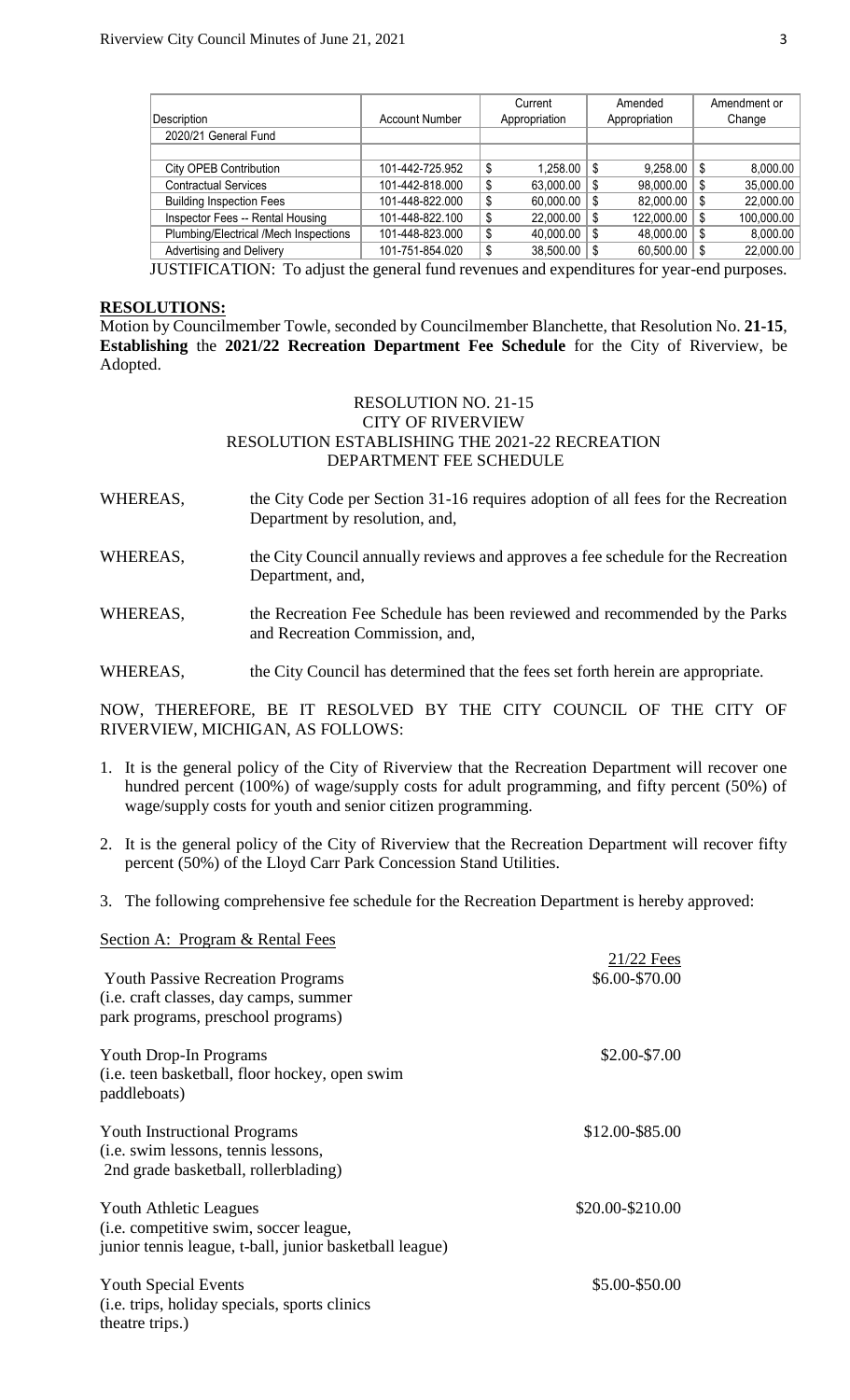| <b>Family Special Events</b><br>(i.e. Christmas light show, theatre trips,<br>professional sporting events)                                                                          | \$10.00-\$70.00                                                      |
|--------------------------------------------------------------------------------------------------------------------------------------------------------------------------------------|----------------------------------------------------------------------|
| <b>Adult Drop-In Programs</b><br>(i.e. tennis mixer night, open basketball<br>open swim, indoor walking, paddleboats)                                                                | \$2.00-\$12.00                                                       |
| <b>Adult Instructional/Craft/Home</b><br><b>Improvement Programs</b><br>(i.e. aerobics, country line dance,<br>swim aerobics, yoga, computers)                                       | \$10.00-\$90.00                                                      |
| Senior Citizen Day Trip Programs                                                                                                                                                     | \$5.00-\$85.00                                                       |
| Senior Citizen Programming                                                                                                                                                           | \$2.00-\$35.00                                                       |
| Supply Fee                                                                                                                                                                           | \$5.00-\$25.00                                                       |
| Municipal Gym Rental (2 hr. rental)<br>Non-Resident<br><b>Additional Room</b><br>Deposit                                                                                             | \$40.00 per hr<br>\$50.00 per hr<br>\$40.00<br>\$100.00              |
| Baseball/Softball Field Rental (Per Game)                                                                                                                                            | \$50.00                                                              |
| Park Use Sport or Private                                                                                                                                                            | \$25.00                                                              |
| <b>Community Center Rental Fees</b><br>Individuals & Private<br>Organizations                                                                                                        | \$300.00 per day                                                     |
| <b>Community Service Organizations</b><br>& City Employees<br>Dept. Sponsored/<br><b>Co-Sponsored Programs</b><br>Non-Resident Fee<br>Deposit<br>Sign Fee (Left in Park after Party) | \$50.00 off/day<br>No Fee<br>$+$ \$50.00 per Day<br>\$250.00<br>\$50 |
| <b>Special Event Vendor Fees</b><br>Craft / Merchandise<br>Food / Food Truck<br>Civic Group                                                                                          | $$25 - $150$<br>\$25-\$250<br>$$0-$50$                               |

## Section B: Non-Resident Fees

Youth, Adult, Senior Non-Residents**:** Programs and leagues will be opened for non-resident enrollment when space is available at no extra fee. Non-residents will be permitted to register for programs the second week of registration.

Community Center Building Non-Residents: Community Center Building rentals will be open to nonresidents at an additional cost of \$50 per day. Non-residents will be permitted to reserve a Community Center Building rental 6 months in advance of rental date.

# Section C: Cancellation and Administration Fee:

Cancellation of programs may be done at any time before the second class session. Cancellations are subject to an administration/cancellation fee up to 25% of the cost of the program plus cost of supplies, equipment, materials, jerseys purchased for the program.

Section D: Contracted Services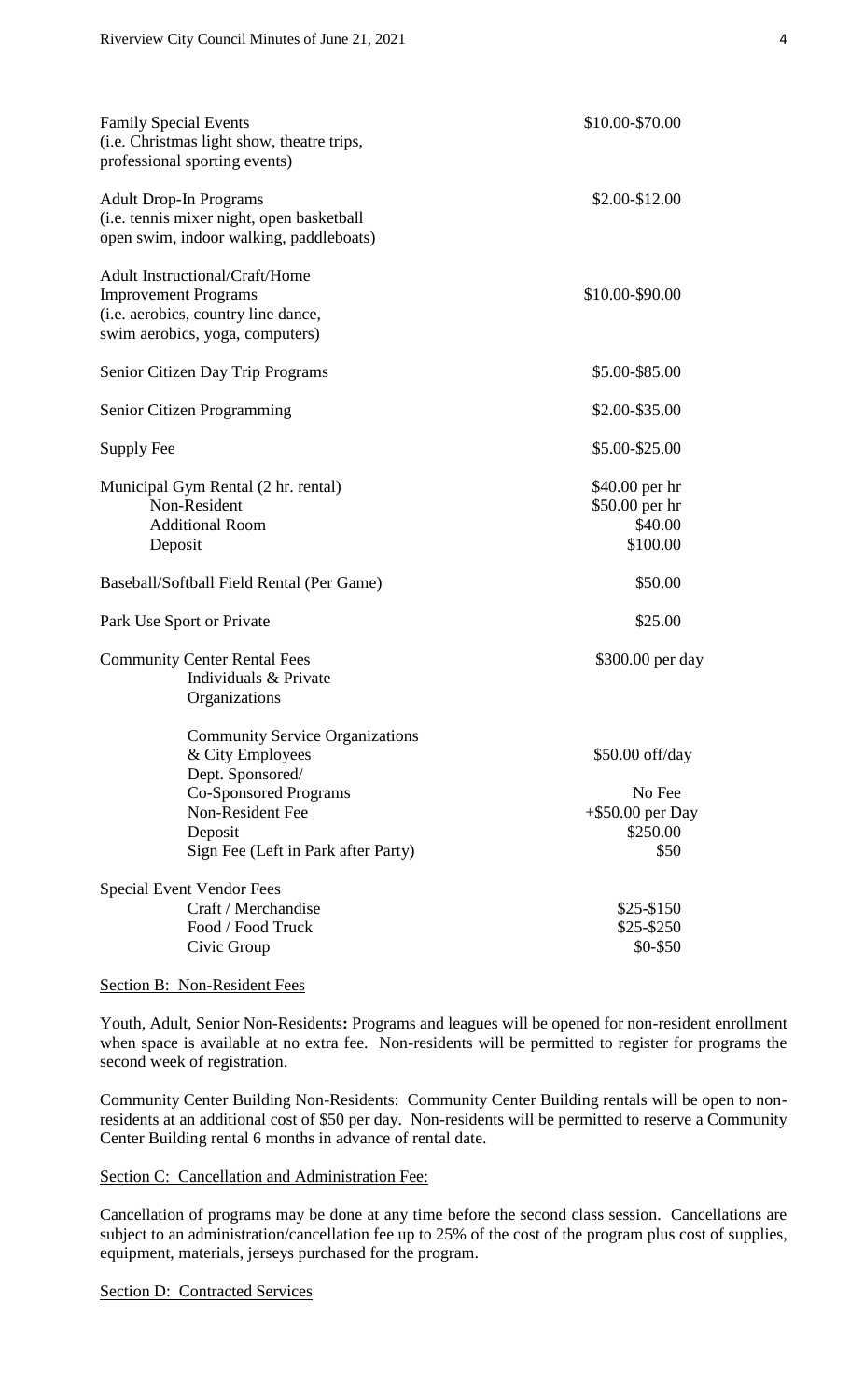The Recreation Department contracts out special programs and events (i.e. Karate, Yoga, Aerobics, Line Dancing). The Department will require 15%-25% of the program cost as fees for any contracted recreation program or special event. The fees will be determined based on City services being extended, and determined by the Recreation Director.

Section E: Private Riverview-Based Recreation Associations

The Associations shall set their own registration fees. The Recreation Department will collect late registration fees for private recreation associations, when requested, as a service to participants.

#### Section F: Rate Reviews

The Riverview Recreation Commission shall review annually all program and league fees proposed by the Recreation Director. Said fees will then be forwarded to the City Council for formal adoption, annually. The Recreation Director, with the approval of the City Manager, shall have the authority to set fees within the range and to prorate fees for late program entry.

AYES: Mayor Swift, Councilmembers Blanchette, Norton, ONeil, Towle, Trombley, Workman NAYS: None.

EXCUSED: None.

ADOPTED this 21st day of June, 2021. This resolution shall take effect on July 1, 2021.

ATTEST:

Andrew M. Swift, Mayor

I, Cynthia M. Hutchison, duly authorized City Clerk of the City of Riverview, do hereby certify the attached Resolution, Adopting the City of Riverview 2021/2022 Recreation Fee Schedule, is a true copy of a resolution adopted by the Riverview City Council at their regular meeting of June 21, 2021.

 $(S E A L)$ 

Robert McMahon, Finance/Purchasing Director Acting for City Clerk

\_\_\_\_\_\_\_\_\_\_\_\_\_\_\_\_\_\_\_\_\_\_\_\_\_\_\_\_\_\_\_\_\_\_\_\_\_\_\_\_

\_\_\_\_\_\_\_\_\_\_\_\_\_\_\_\_\_\_\_\_\_\_\_\_\_\_\_\_\_\_\_\_\_\_\_\_\_\_\_\_

#### **ADMINISTRATION**:

Motion by Councilmember Workman seconded by Councilmember Towle, that the **Waiver** of Purchasing Manual Section XIII: **"Ethics**," to allow attendance at the Riverview Highlands Invitational **Golf Outing on June 24, 2021**, for the mayor and city council, department heads and employees as designated by the City Manager, be Approved. Carried unanimously.

Motion by Councilmember Workman, seconded by Councilmember Trombley, that the Cooperative Bid Award for the Purchase of **Cyber Security Services** with **Darktrace** for a **Four-Year** Total Cost of **\$94,160.00**, be Approved. Carried unanimously.

Motion by Councilmember Workman, seconded by Councilmember ONeil, that the appointments of Mayor **Swift** and Councilmembers **Norton** and **Trombley** to the **Veterans' Memorial Committee** be Approved.

Carried unanimously.

**ORDINANCES:** None.

**OTHER BUSINESS:** None.

**CLOSED SESSION:** None.